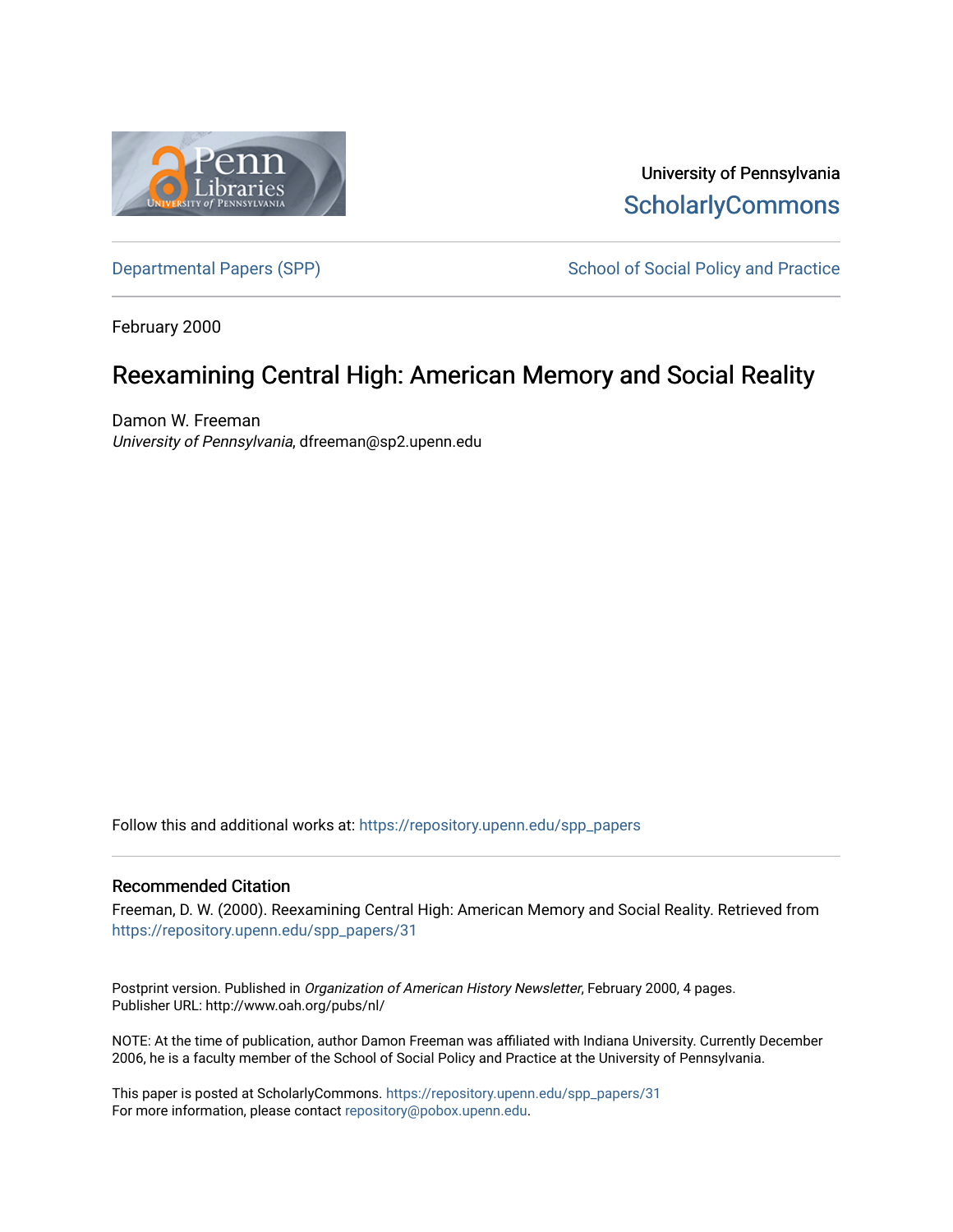# Reexamining Central High: American Memory and Social Reality

# **Abstract**

"The dead can be buried, but the past can't." Quoting an un-known writer, Elizabeth Eckford stood at the podium in Whittenberger Auditorium on the Bloomington campus of Indiana University and began to tell her story. On this brisk October night of 1999, several hundred people--black, white, Asian, and Latino students, faculty, administrators, local citizens, journalists and television cameramen--came to hear Eckford, now in her fifties, describe what it was like for her to approach Central High School in Little Rock, Arkansas, over forty years ago. As one of nine black students who bore the brunt of integrating the allwhite school during the 1957-1958 academic year, she had come to the school alone on 4 September and was turned away by the Arkansas National Guard, who had been ordered by Governor Orval Faubus to prevent the black students from entering Central High. A crowd of hostile whites, mixed with news reporters and photographers from around the nation, followed her to a bus stop where she sat down on a bench and stoically waited for a bus to arrive while racial epithets were hurled at her. Still shaken by her experience forty-two years later, Eckford tried to stress to the listeners in the auditorium the importance of that moment and the dogged resilience of the Little Rock Nine in wanting to continue the experiment in school desegregation.

# **Comments**

Postprint version. Published in Organization of American History Newsletter, February 2000, 4 pages. Publisher URL: http://www.oah.org/pubs/nl/

NOTE: At the time of publication, author Damon Freeman was affiliated with Indiana University. Currently December 2006, he is a faculty member of the School of Social Policy and Practice at the University of Pennsylvania.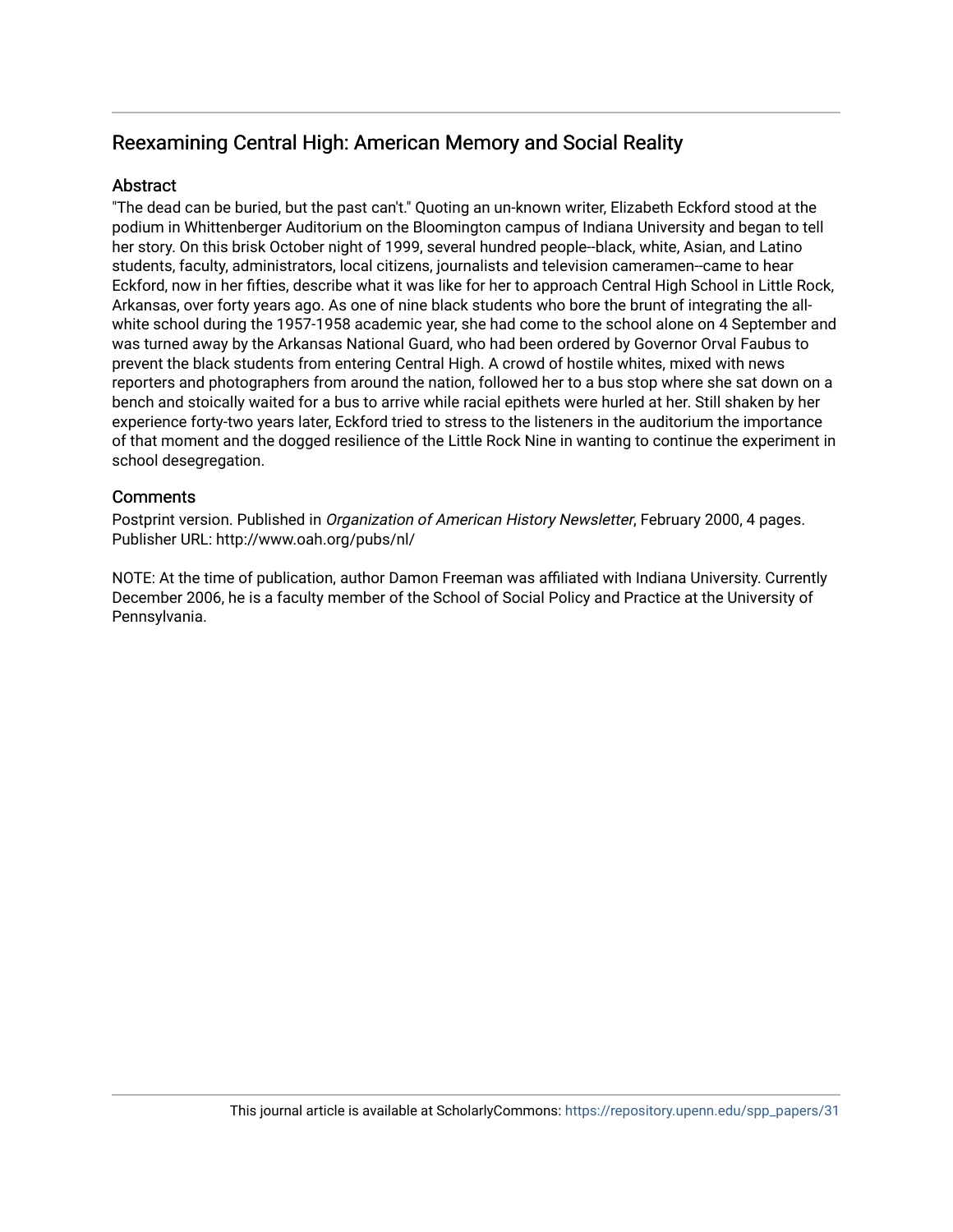### **Reexamining Central High: American Memory and Social Reality**

## Damon W. Freeman

"The dead can be buried, but the past can't." Quoting an un-known writer, Elizabeth Eckford stood at the podium in Whittenberger Auditorium on the Bloomington campus of Indiana University and began to tell her story. On this brisk October night of 1999, several hundred people--black, white, Asian, and Latino students, faculty, administrators, local citizens, journalists and television cameramen--came to hear Eckford, now in her fifties, describe what it was like for her to approach Central High School in Little Rock, Arkansas, over forty years ago. As one of nine black students who bore the brunt of integrating the all-white school during the 1957-1958 academic year, she had come to the school alone on 4 September and was turned away by the Arkansas National Guard, who had been ordered by Governor Orval Faubus to prevent the black students from entering Central High. A crowd of hostile whites, mixed with news reporters and photographers from around the nation, followed her to a bus stop where she sat down on a bench and stoically waited for a bus to arrive while racial epithets were hurled at her. Still shaken by her experience forty-two years later, Eckford tried to stress to the listeners in the auditorium the importance of that moment and the dogged resilience of the Little Rock Nine in wanting to continue the experiment in school desegregation.

Sharing the dais that night was a small, dark-haired white woman, roughly the same age as Eckford, who spoke about her connection to the events of 4 September 1957. Hazel Bryan, now known as Hazel Massery, was one of 1,800 white students who attended Central. She had come to school earlier that morning with her parents, who were among the thousands of whites who showed up that day to protest the admission of the nine black students. As the Arkansas guardsmen turned Eckford away from the school grounds, Massery found herself in the front line of a group of women walking steadily behind Eckford. Walking with her was Massery's friend, Sammie Dean Parker, another Central High student, who would be expelled several months later for attempting to organize a campaign among the white students to drive the Little Rock Nine out of school. At that moment, Massery twisted her face and angrily yelled at Eckford, who continued to walk silently. A photographer from the *Arkansas Democrat*, Ira Wilmer Counts, took the photograph, which quickly circulated around the world and forever etched in the minds of many Americans the stereotypical image of the racist southerner. Indeed, Massery found herself on the front page of most of America's newspapers the next day, and became the subject of unwanted scrutiny. For several years afterwards, Massery described her regret over her involvement that day and, deciding that she did not want to be "the poster child for the hate generation" and that her life should be "more than that moment," she personally contacted Eckford in 1963 and apologized for her actions. Since 1997, Massery stated she has devoted much of her life to promoting racial understanding through traveling with Eckford and speaking to schools, community groups, and other organizations about their roles during Central High's desegregation.

Massery and Eckford spoke about their experiences during the crisis and their efforts since then to promote racial understanding. They have also sustained a genuine friendship that developed over the years. One could easily celebrate their images as having changed from symbols of conflict, fear,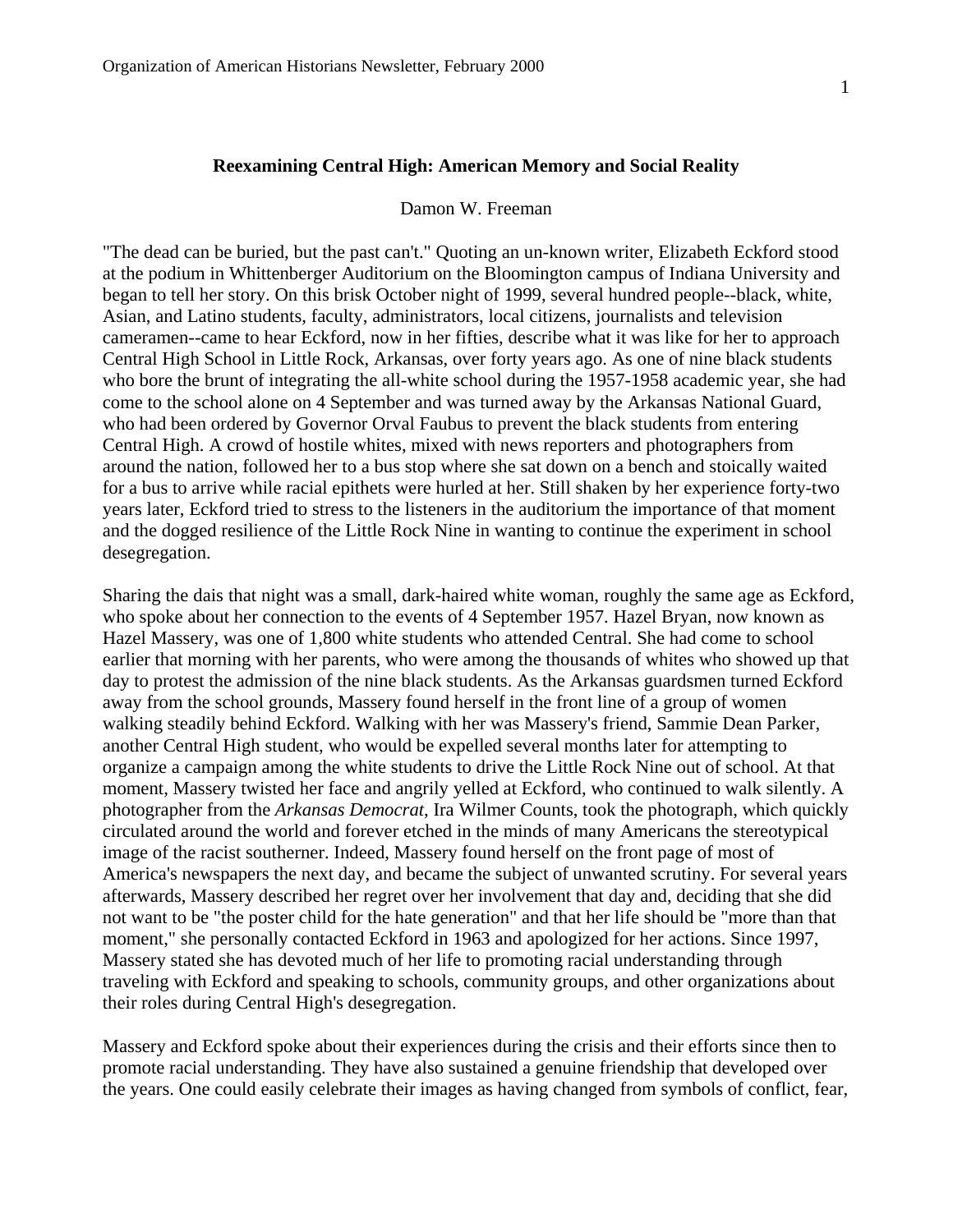anger, and courage to that of reconciliation, friendship, and openness. Indeed, Eckford and the Little Rock Nine have arguably become representations of how far the nation has progressed in race relations; in 1998 the U.S. Congress honored them for their "selfless heroism" in the face of "bitter stinging pains of racial bigotry"(1). To many of the people she meets, Massery has also clearly become a symbol of the possibilities for racial reconciliation between white and black Americans. Once representative of racial conflict, Central High has become a symbol of reconciliation and racial integration as well; its student population is about sixty percent black and thirty percent white. In 1997, the school produced twenty-three National Merit semifinalists (onesixth of all the semifinalists in the state of Arkansas) and in the 1990s, Central produced fifty percent of all African American student winners of National Achievement Scholarships in the state. Two years ago, the building became the first operational school to be named a National Historic Site, and the Little Rock Central High Museum and Visitor's Center was opened across the street as more than seven thousand spectators gathered to hear President Bill Clinton laud the Little Rock Nine(2). Many audience members in the auditorium stood up one after another and praised Eckford and Massery for their work and their courage, while others openly wondered how they could replicate their efforts in the Indiana University community.

Despite (or perhaps in spite of) the examples of Eckford, Massery, and the Central High community, it soon became evident that many black students in the audience questioned whether desegregation had in fact led to an improvement in socio-economic conditions for African Americans. During the question-and-answer period, several pointedly asked Eckford to compare black life in the 1950s during segregation with present-day conditions. Indeed, frustration could be sensed in the urgent tone with which some students spoke. Several argued that many blacks continued to be oppressed by an institutional racism that is much harder to solve than integrating a school or removing a whites-only sign. Eckford mentioned the prominent role that all-black Dunbar High School had played for Arkansas's African American community from the 1930s to the late 1950s in creating a small black middle class(3). She also described that since 1957 her neighborhood in Little Rock had actually become *more* segregated and increasingly black than before the Central High crisis.

A quick look at the history of racial desegregation in Little Rock since the 1950s confirms the persistence of racial divisions in education, housing, and economic well-being. Following the efforts to integrate Central High during the 1957-1958 school year, Governor Faubus and the Arkansas state legislature successfully closed all public schools in Little Rock for the 1958-1959 year. Many white voters enthusiastically supported Faubus and reelected him by landslide margins in 1958, 1960, 1962, and 1964 (4). During the 1960s and 1970s, the Little Rock NAACP continued to fight for the complete desegregation of all the city schools, and by 1980 it had become apparent that the school system was rapidly turning majority black as a result of white flight. School officials pursued a variety of strategies to achieve greater racial balance, including the establishment of magnet programs in all-black schools to entice white parents in enrolling their children there. They even took the unprecedented step of suing surrounding Pulaski County and the state for dragging *their* heels in not aggressively desegregating their school systems (5). Nevertheless, the percentage of black students in the Little Rock schools increased from 48% in 1973 to 65% in 1981 in a city that has remained roughly one-third African American between 1970 and the present. Among public elementary schools, the percentage was even greater: three-quarters of the children attending such schools were black. Finally, a brief look at the 1990 census data for the city reveals stark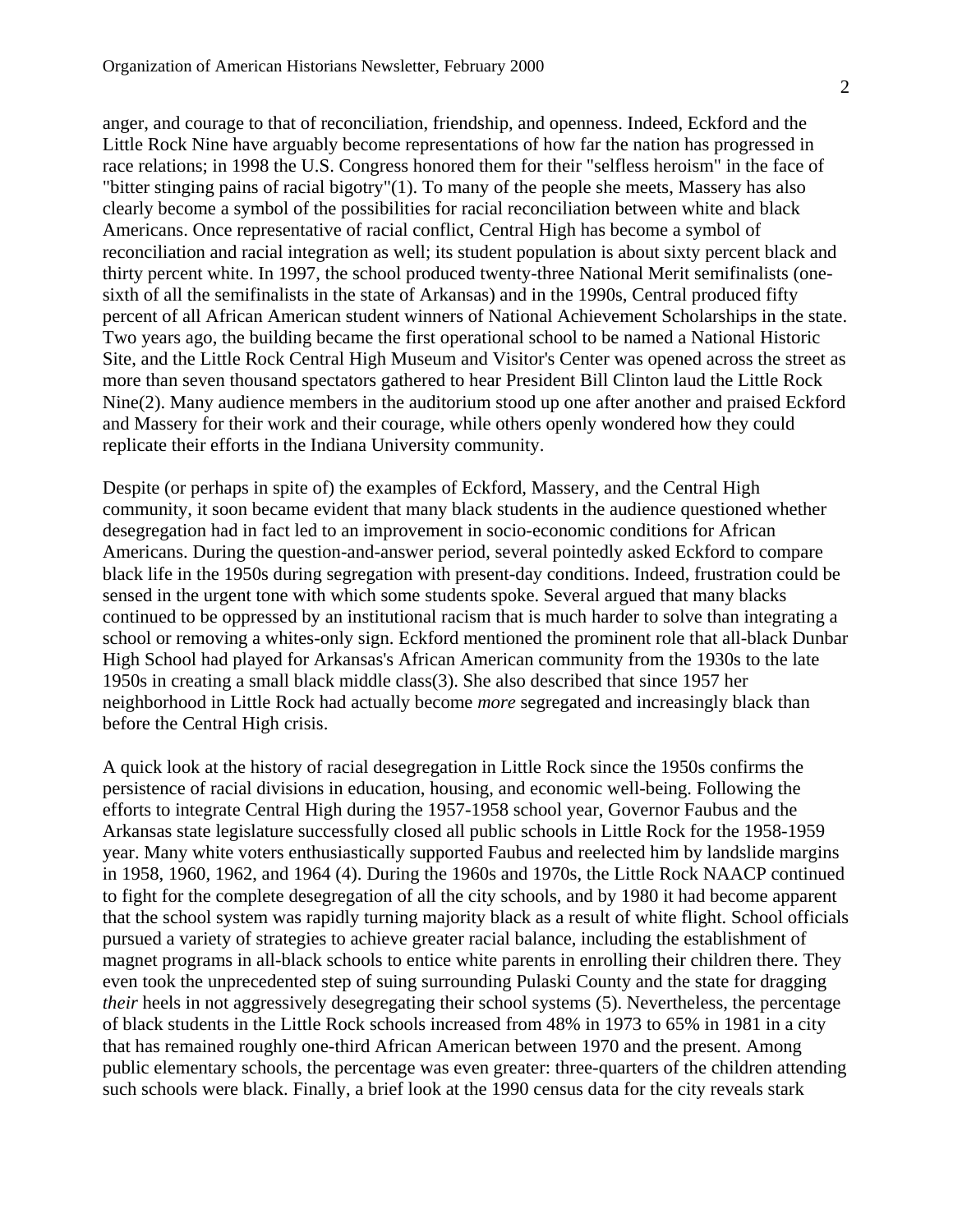contrasts between blacks and whites in Little Rock. In census tracts ten and eleven, blacks number 2,854 and 3,647, while whites number 317 and 96, respectively. The median family income was \$16,028 in tract ten and \$20,187 in tract eleven. Not far from these almost exclusively black areas are census tracts fifteen and sixteen, which contain 7,559 and 5,830 white persons and 357 and 123 black persons, respectively. The median family income stood at \$35,694 in tract fifteen and \$62,485 in tract sixteen (6).

The story of racial desegregation is an ambivalent and ongoing one which defies easy categorization. Scholars will continue to debate and reexamine the Civil Rights Movement, its goals, its successes, and its failures. In concert with this larger effort, the Organization of American Historians, the National Park Service, and the National Conference of State Historic Preservation Officers have formed a team to conduct a National Historic Landmark Theme Study on the history of public school desegregation in the United States. The project will identify at least five properties which will be designated as historic landmarks, such as the effort to memorialize Central High School (7). While celebrating the progress that has been made, historians should be mindful of the complex economic and social problems that keep racial inequalities stubbornly entrenched. As we approach the fiftieth anniversary of the 1954 Supreme Court decision in *Brown v. Board of Education*, many Americans, such as the Indiana students who crowded into the auditorium to hear Elizabeth Eckford and Hazel Bryan Massery, remind us daily that the problem of the twenty-first century may continue to be "the problem of the color line."

\*Endnotes\*

1. Senate Committee on Banking, Housing, and Urban Affairs, *Little Rock Nine Congressional Medal Act* (Washington, D.C.: G.P.O., 1998).

2. Will Counts, *A Life Is More Than a Moment, The Desegregation of Little Rock';s Central High* (Bloomington: Indiana University Press, 1999), 7, 70-72.

3. For more on the history of Dunbar and the record the school had in producing outstanding students despite a lack of resources, see Faustine Childress Jones, *A Traditional Model of Educational Excellence, Dunbar High School of Little Rock, Arkansas* (Washington, D.C.: Howard University Press, 1981).

4. For more on the life and career of Orval Faubus, particularly how he skillfully exploited the Central High crisis for political gain, see Tony A. Freyer, "The Little Rock Crisis Reconsidered," *Arkansas Historical Quarterly* 56 (Autumn 1997):361-70; and Roy Reed, *Faubus, The Life and Times of An American Prodigal* (Fayetteville: University of Arkansas Press, 1997).

5. The city argued that because the outer school districts had not pursued racial desegregation as aggressively as Little Rock, they had become refuges for whites who did not want their children mixing with black children and therefore moved out of the city, thereby placing the burden for racial desegregation on the city itself. *Little Rock School District v. Pulaski County Special School District No. 1; North Little Rock School District; Arkansas State Board of Education; et al.*, 584 F.